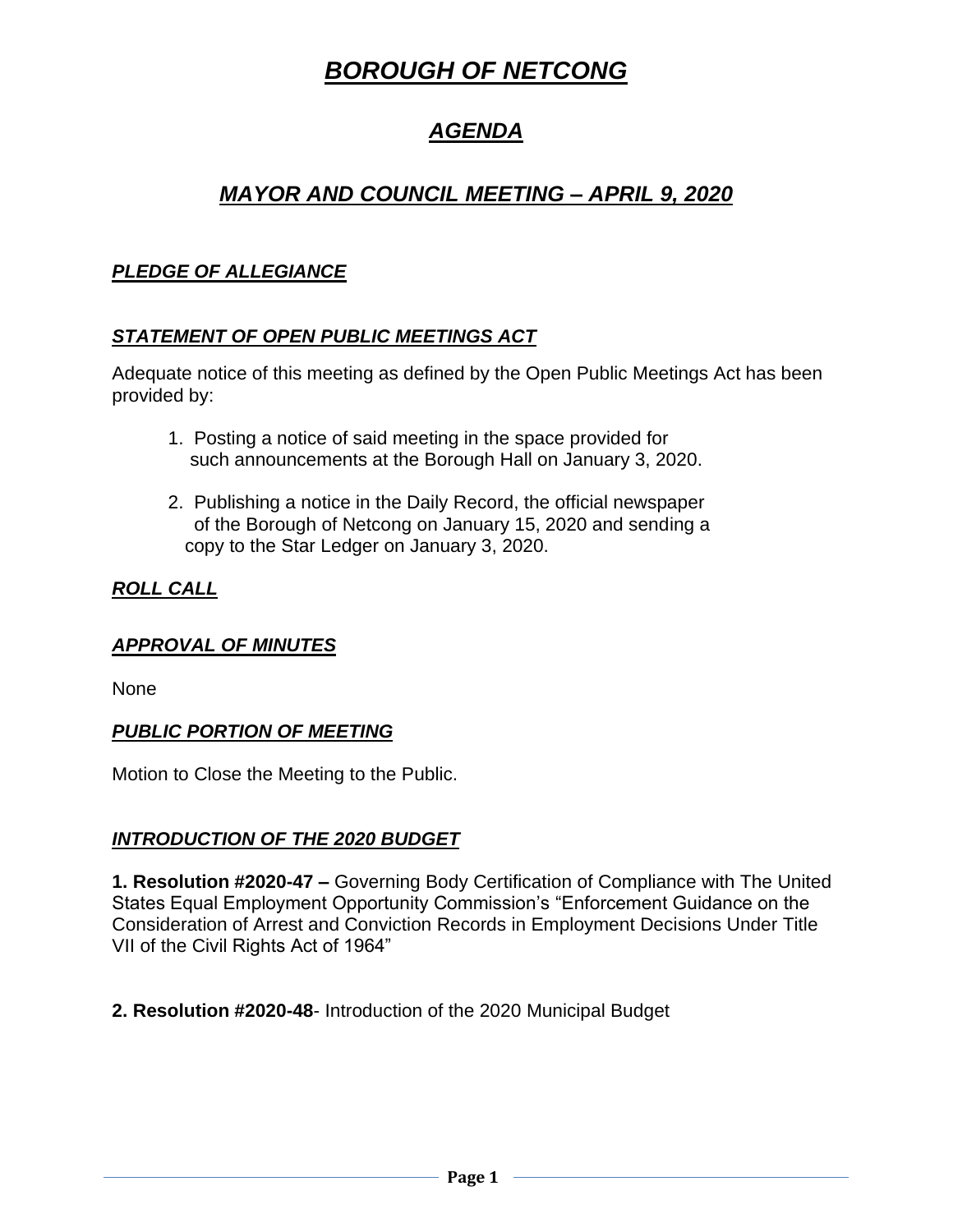**1. Capital Ordinance 2020-7 -** CAPITAL ORDINANCE OF THE BOROUGH OF NETCONG, IN THE COUNTY OF MORRIS, NEW JERSEY AUTHORIZING VARIOUS EQUIPMENT ACQUISITIONS IN, BY AND FOR THE WATER UTILITY OF THE BOROUGH, APPROPRIATING THEREFOR THE SUM OF \$22,500 AND PROVIDING THAT SUCH SUM SO APPROPRIATED SHALL BE RAISED FROM THE WATER UTILITY CAPITAL IMPROVEMENT FUND.

Motion to Introduce Capital Ordinance #2020-7 and Read by Title Only.

Motion to Pass Capital Ordinance #2020-7 on First Reading.

**2. Capital Ordinance 2020-8** - CAPITAL ORDINANCE OF THE BOROUGH OF NETCONG, IN THE COUNTY OF MORRIS, NEW JERSEY AUTHORIZING THE FUNDING OF A PORTION OF THE COST OF THE ACQUISITION OF AN ASPHALT ROLLER IN, BY AND FOR THE SEWER UTILITY OF THE BOROUGH, APPROPRIATING THEREFOR THE SUM OF \$10,500 AND PROVIDING THAT SUCH SUM SO APPROPRIATED SHALL BE RAISED FROM THE SEWER UTILITY CAPITAL IMPROVEMENT FUND.

Motion to Introduce Capital Ordinance #2020-8 and Read by Title Only.

Motion to Pass Capital Ordinance #2020-8- on First Reading.

**3. Bond Ordinance 2020-9-** BOND ORDINANCE TO AUTHORIZE THE MAKING OF VARIOUS ROAD IMPROVEMENTS IN, BY AND FOR THE BOROUGH OF NETCONG, IN THE COUNTY OF MORRIS, STATE OF NEW JERSEY, TO APPROPRIATE THE SUM OF \$335,000 TO PAY THE COST THEREOF, TO APPROPRIATE STATE GRANTS, TO AUTHORIZE THE ISSUANCE OF BONDS TO FINANCE SUCH APPROPRIATION AND TO PROVIDE FOR THE ISSUANCE OF BOND ANTICIPATION NOTES IN ANTICIPATION OF THE ISSUANCE OF SUCH BONDS.

Motion to Introduce Bond Ordinance #2020-9 and Read by Title Only.

Motion to Pass Bond Ordinance #2020-9- on First Reading.

**4. Bond Ordinance 2020-10-** BOND ORDINANCE TO AUTHORIZE THE MAKING OF VARIOUS PUBLIC IMPROVEMENTS AND THE ACQUISITION OF NEW ADDITIONAL OR REPLACEMENT EQUIPMENT AND MACHINERY, NEW COMMUNICATION AND SIGNAL SYSTEMS EQUIPMENT AND NEW INFORMATION TECHNOLOGY EQUIPMENT IN, BY AND FOR THE BOROUGH OF NETCONG, IN THE COUNTY OF MORRIS, STATE OF NEW JERSEY, TO APPROPRIATE THE SUM OF \$288,200 TO PAY THE COST THEREOF, TO MAKE A DOWN PAYMENT, TO AUTHORIZE THE ISSUANCE OF BONDS TO FINANCE SUCH APPROPRIATION AND TO PROVIDE FOR THE ISSUANCE OF BOND ANTICIPATION NOTES IN ANTICIPATION OF THE ISSUANCE OF SUCH BONDS.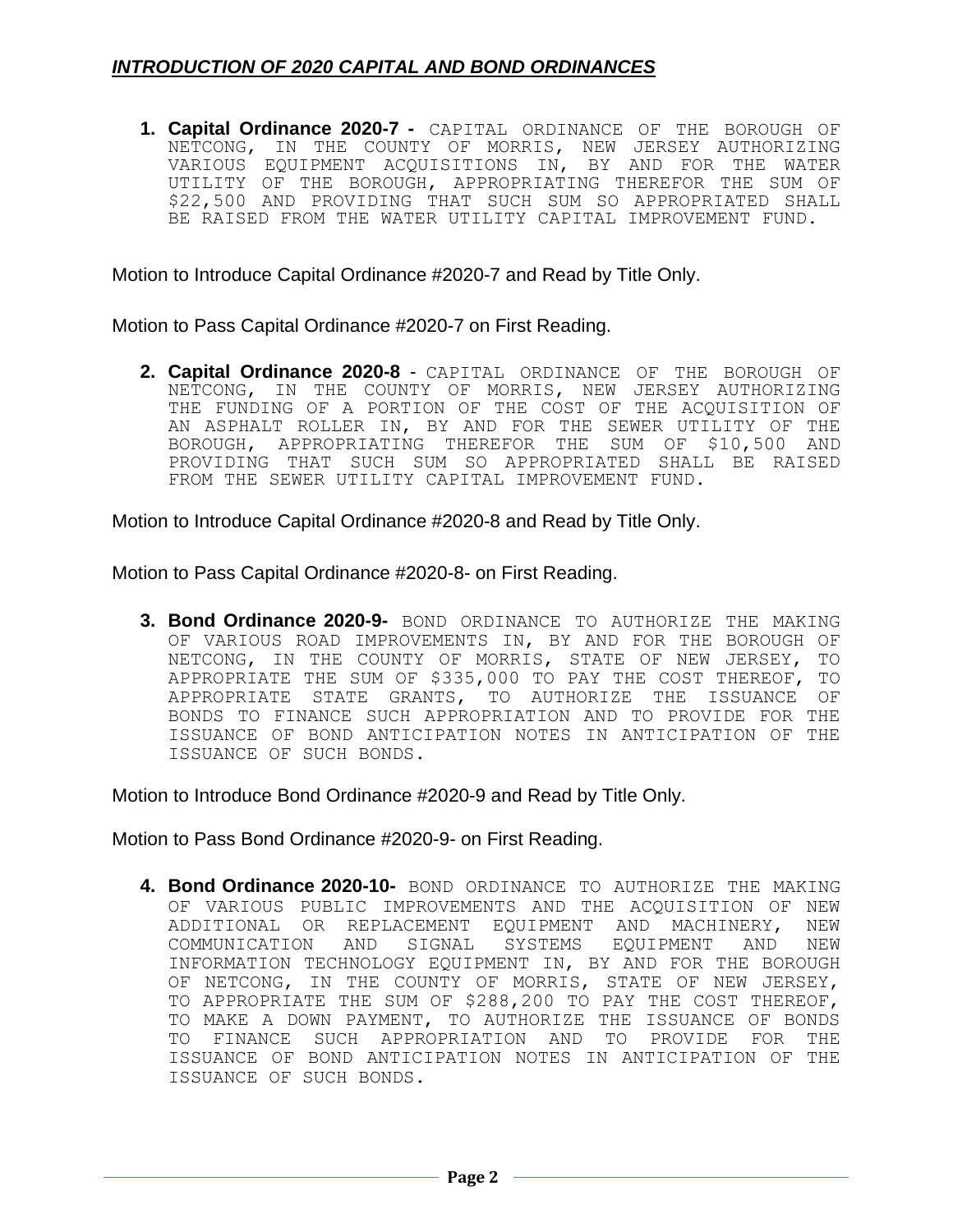Motion to Introduce Bond Ordinance #2020-10 and Read by Title Only.

Motion to Pass Bond Ordinance #2020-10- on First Reading.

## *PUBLIC HEARING ON THE 2020 SID ASSESSMENTS*

Motion to close the Public Hearing

**Resolution #2020-49-** Resolution Approving the Property Assessments for the Netcong Community Partnership Special Improvement District of the Borough of Netcong

**Resolution #2020-50 –** Approving the Introduction of the 2020 Budget of the Netcong Community Partnership Special Improvement District and Authorizing a Public Hearing to Be Held Thereon

## *ORDINANCE ADOPTIONS*

**Resolution 2020-51** - Resolution Articulating the Borough Council's Reasons for Disapproving the Planning Board's Review Recommendations Pertaining to the Redevelopment Plan for Block 28, Lots 15 To 21 in the Borough of Netcong and Ordinance 2020-4 Pursuant To N.J.S.A. 40a:12a-7(E)

**1. Ordinance 2020-4** - An Ordinance Adopting the Redevelopment Plan for Block 28, Lots 15,16,17,18,19,20 and 21 in the Borough of Netcong

Motion to Read Ordinance 2020-4 by Title Only on Second Reading and a Hearing Held Thereon

Motion to Close Public Hearing.

Motion to Adopt Ordinance #2020-4

**2. Ordinance 2020-6**- ORDINANCE TO EXCEED THE MUNICIPAL BUDGET APPROPRIATION LIMITS AND TO ESTABLISH A CAP BANK (N.J.S.A. 40A: 4- 45.14)

Motion to Read Ordinance 2020-6 by Title Only on Second Reading and a Hearing Held **Thereon** 

Motion to Close Public Hearing.

Motion to Adopt Ordinance #2020-6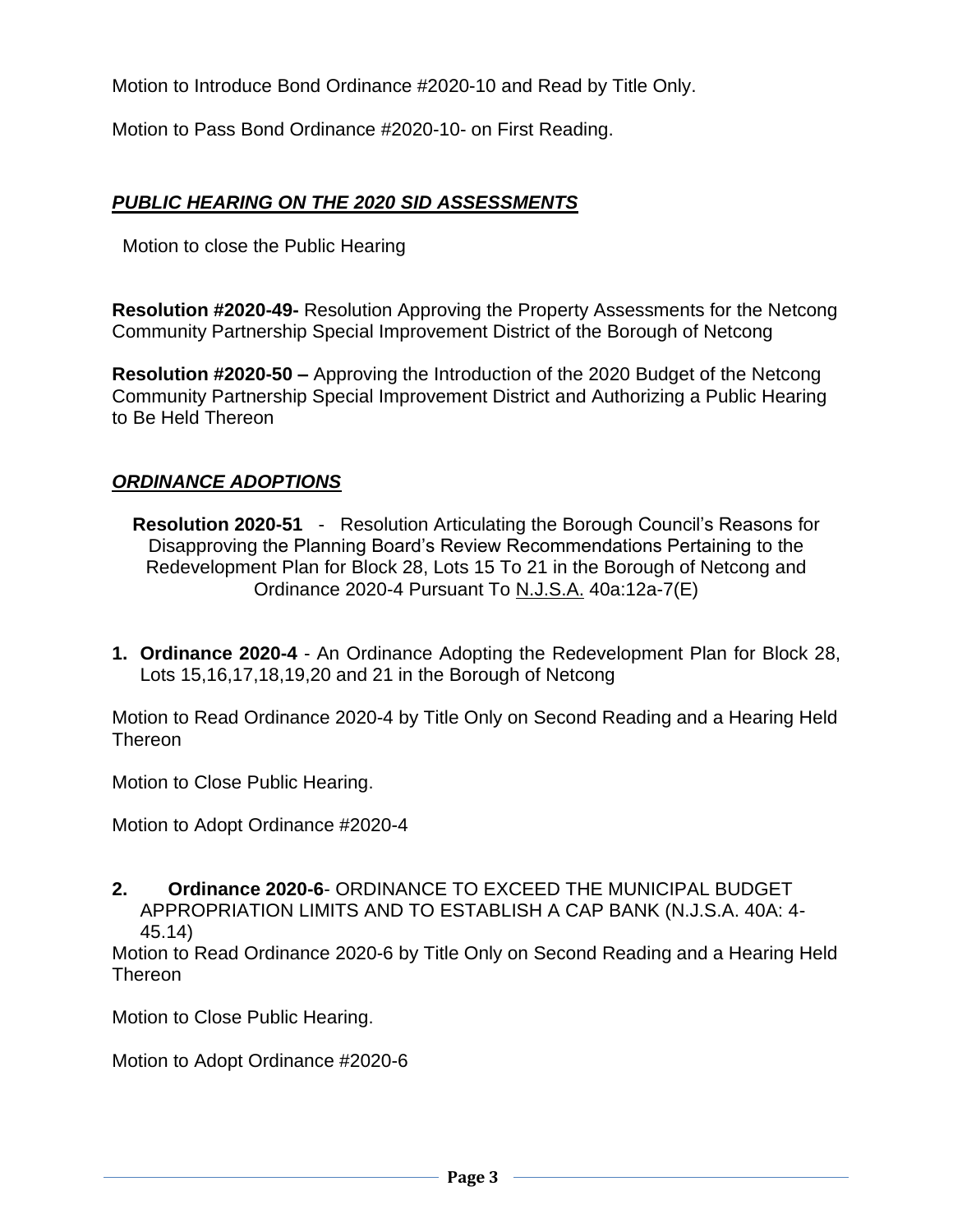## *CORRESPONDENCE*

None

### *BOROUGH ADMINISTRATOR REPORT*

### *COMMITTEE REPORTS*

| Finance & Insurance:                            | E. Still     | J. Sylvester |
|-------------------------------------------------|--------------|--------------|
| Economic Development:                           | R. Hathaway  | E. Still     |
| <b>Public Safety:</b><br>(Police, Fire, Rescue) | J. Sylvester | E. Koster    |
| Dept. of Public<br>Works & Utilities:           | E. Koster    | R. Hathaway  |
| Recreation:                                     | J. Albensi   | T. Laureys   |
| <b>Public Services:</b><br>(Human Services      | T. Laureys   | J. Albensi   |

Recycling & Solid Waste Disposal

### *OLD BUSINESS*

None

### *NEW BUSINESS*

None

## *PRIVILEGE OF THE FLOOR TO THE COUNCIL*

#### *MAYOR'S COMMENTS*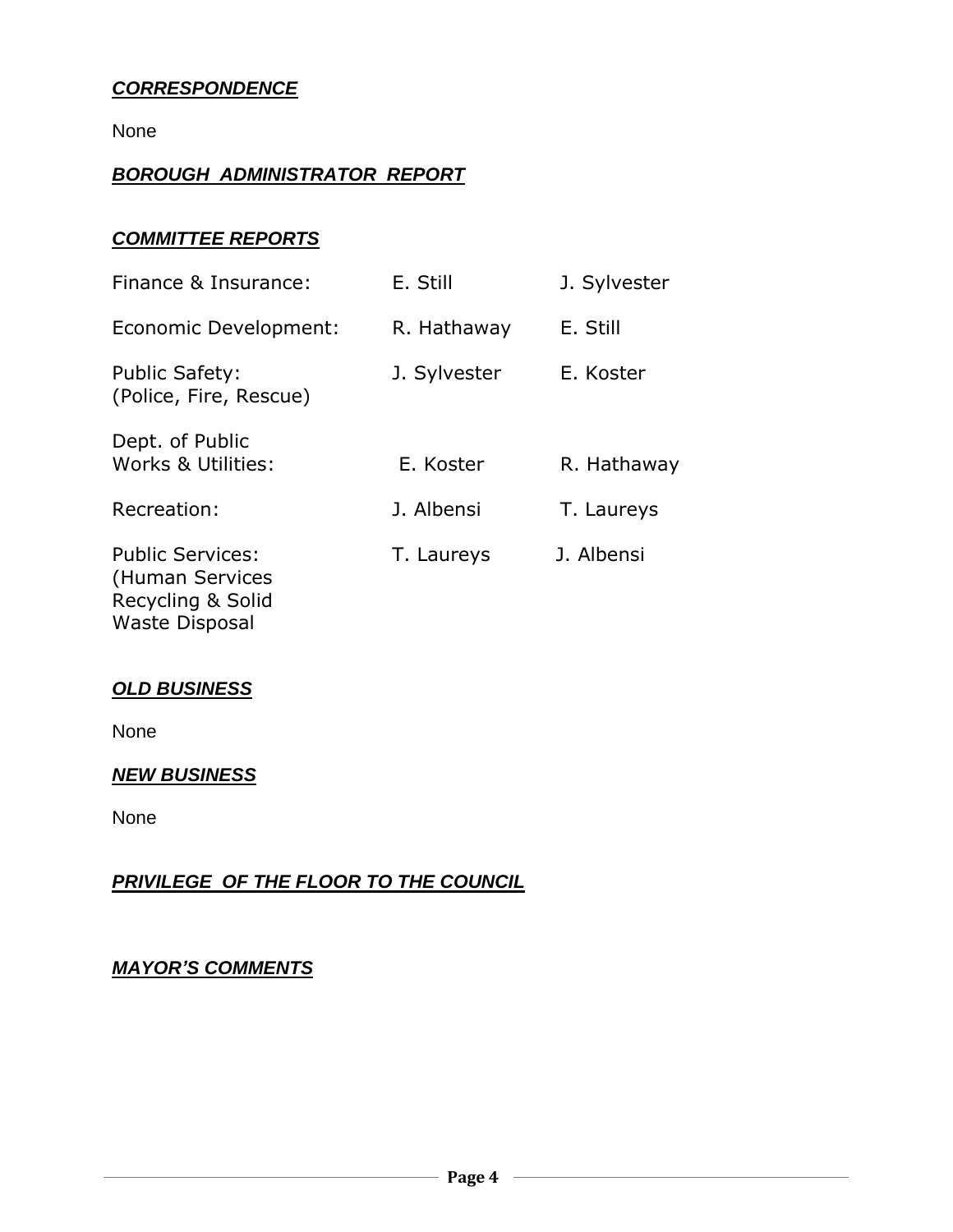#### *RESOLUTIONS*

**1. Resolution #2020-52-** Approving Change Order No. 1 to the Contract with Riverview paving for the Paving of Carolyn Way, Oak Street and Wiltop Rd. in the Amount of \$8,944.06.

**2.Resolution #2020-53-** Authorizing the Tax Collector to Prepare and Mail Estimated Tax Bills in Accordance with P.L. 1994, C. 72

**3.Resolution #2020-54-** To Redeem Tax Sale Certificate 19-00007- 50 Wiltop Rd.

**4.Resolution #2020-55-** To Redeem Tax Sale Certificate 18-00004 – 22 Flanders Rd.

### *ORDINANCE INTRODUCTIONS*

#### **1. Ordinance 2020-11- AN ORDINANCE FIXING THE SALARIES OF CERTAIN OFFICERS AND EMPLOYEES OF THE BOROUGH OF NETCONG, IN THE COUNTY OF MORRIS, STATE OF NEW JERSEY**

Motion to Introduce Ordinance #2020-11 and Read by Title Only.

Motion to Pass Ordinance #2020-11 on First Reading.

#### *REPORTS*

Motion to Incorporate All Reports into the Minutes

#### *BILLS*

Motion to Pay All Bills When Funds are Available

#### *PUBLIC PORTION OF MEETING*

Motion to Close the Meeting to the Public.